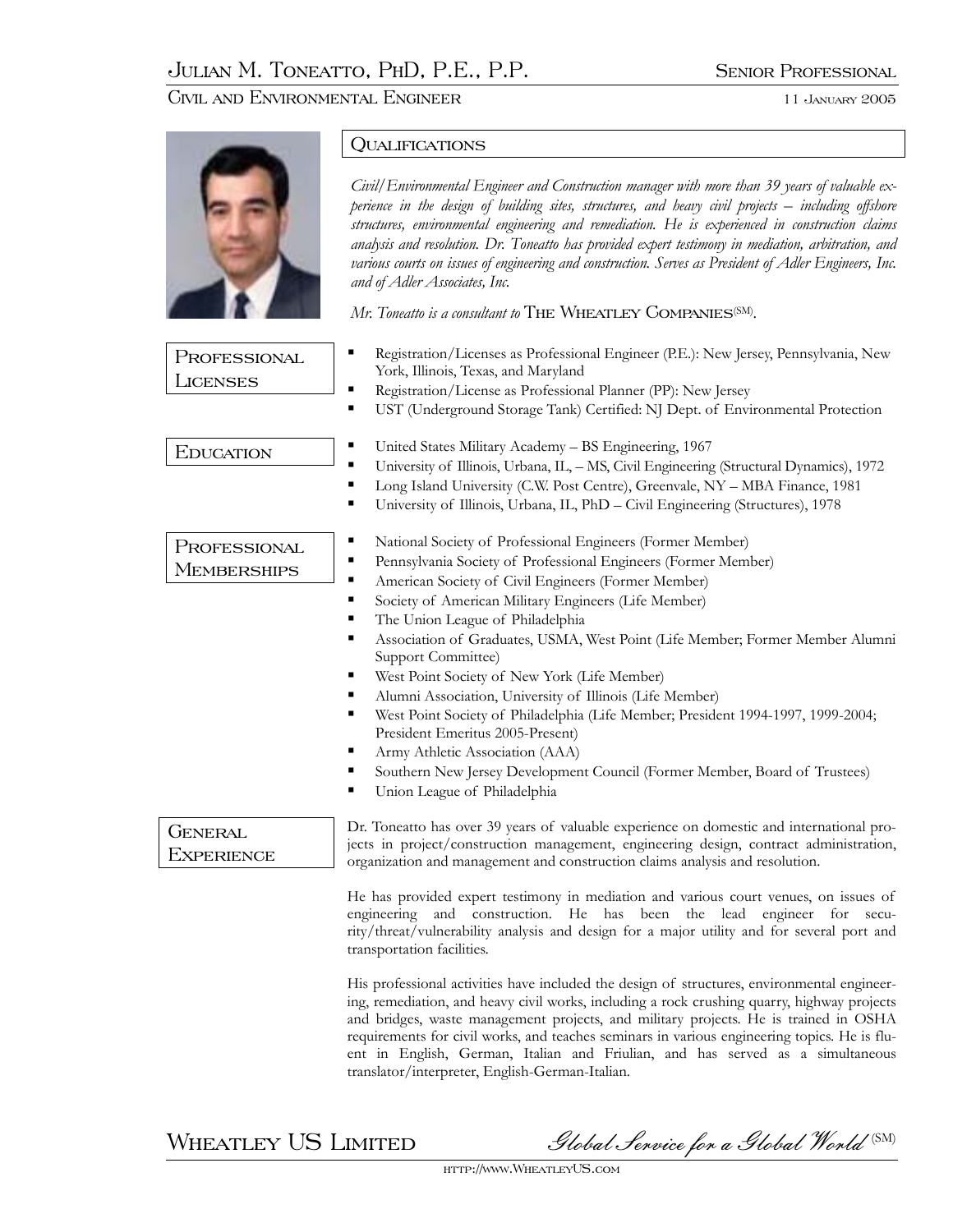Civil and Environmental Engineer

## **REPRESENTATIVE** Professional **EXPERIENCE**

**Construction Facilities Manager.** As Construction Facilities Manager, designed, constructed and managed a major facility including a rock-crushing quarry, asphalt plant, Portland cement/lime stabilization plant, soils testing laboratory and a major construction equipment maintenance depot. The facilities group under his management consisted of six Managers/Supervisors and about 280 personnel.

- Supervised layout, erection and utilisation of the complex
- Daily output record set by the asphalt plant
- **Personally set up the entire soils analytical testing laboratory**
- Received several recognitions for outstanding performance

**Engineering Remediation Design Manager:** As Division Manager for an environmental engineering firm, organised and managed an experienced multi-disciplinary team of professionals to provide a comprehensive design capability to an engineering/consulting firm expanding into the waste management design market. The Division managed by Dr. Toneatto included Process, Mechanical, Electrical and Civil Engineers, as well as Designers, Estimators and Specification Writers.

- Personally computerized all CAD (Designing/Drafting) efforts
- Completed first major design project within 120 days of start-up

**Offshore Structures:** As Site Evaluation Project Leader, Offshore Structures Division, Identified geotechnical/geological hazards (including the arctic environment) and predicted their effects on proposed offshore steel, concrete and gravel island structures. He served as Senior Engineering Specialist in Structure Development and Design.

- Budget Coordinator Offshore Structures Division
- Coordinator for single- and multi-platform projects
- State-of-the-Art Studies to Evaluate The Marine Environment
- **Evaluator of Structural Concepts: North and Bering Seas**
- **Familiar with every major producing area in the world**
- Authored numerous proprietary publications in design

**Building Construction Manager:** Served as Project Officer, Field/Office Engineer and Contracting Officer's Representative for the Washington, DC, Bulk Mail Centre, which was the prototype for thirteen other centres across the country. Acted as the direct contact in the Washington, DC, area between the Office of the Chief of Engineers and the U.S. Postal Service. Experimental mechanical equipment made up approximately 25% of the Project's costs. Served in the same position for numerous other projects in the Washington DC Area.

- **Managed and controlled up to 28 union subcontractors**
- Completed the projects on-schedule and within expected cost
- Received an award for exemplary performance for each project

**Highway Construction Manager:** Served as Direct Supervisor of al operations for the design and construction of 62.5 kilometres of Class E Highway including the personal design of six major bridges and 138 culvert crossings using both accepted civil codes and military specifications. The Engineer Construction Force he headed consisted of over 1,200 men. The highway was QL-1 in the Republic of Vietnam.

- Devised the Construction Plan for the entire project
- Used CPM/PERT extensively to monitor construction progress.

**Professor of Civil Engineering and Course Director:** Department of Civil Engineering, United States Military Academy, West Point. He structured, revised and taught courses in Advanced Structural Analysis and the Honours Course in Structural Analysis and Steel Design; authored and taught the Soils Mechanics course. Prior to this he served on the faculty of the Department of Civil and Mechanical Engineering of the USMA at West Point, and on the faculty of the US Army Engineer School at Fort Leonard Wood, MO.

WHEATLEY US LIMITED Slobal Service for a Global World (SM)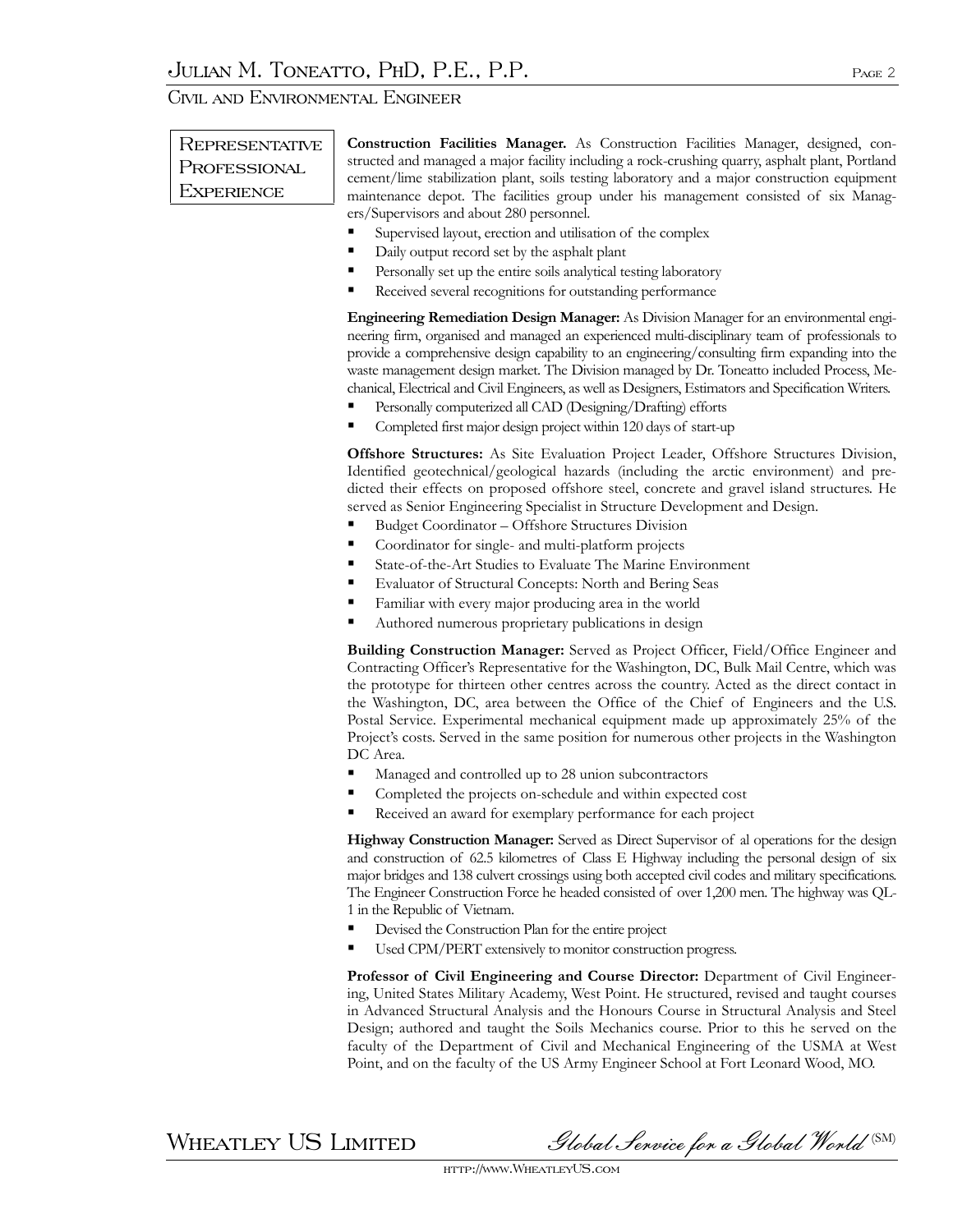Civil and Environmental Engineer

**NATO Executive Assistant:** Served as the Executive Assistant to the Commander of Allied Land Forces, Southern Europe, a NATO 4-Star General. He was the Senior American Officer in the NATO Command Group.

- **Fluent in German, Italian and Friulian (Romanian base)**
- Simultaneous Translator/Interpreter English-German-Italian
- **Extensive travel experience throughout Europe**
- Knighted by the President of the Republic of Italy

**Military Commander:** Served as Commanding Officer of units in the U.S., Europe and Vietnam, and as U.S. Military Academy (USMA) Regional Commander and Liaison Officer for Admissions, Greater Philadelphia Area.

Numerous prestigious military awards and honours for service and achievement

**General Manager, Environmental Firm:** Served as Manager, East Coast Operations. He had complete P&L responsibility for all East Coast operations, products and clients of a national environmental/risk management consulting firm.

- Opened first full-service office on the east coast.
- Personally set up all functions for a major regional office
- Quadrupled East Coast revenues in first year of operation
- Author of only EPA permit for open burning of explosive ordinance in the US

**President, Security Consultant Organization:** Organized a group of security professionals for the performance of Threat and Security Assessments and implementing the recommendations provided. This was the only group at the time offering turn-key project expertise through design and construction of both electronic and physical security systems.

- Led a team of experts in performing the first post-9/11 Threat Assessment on a major utility
- Engineer of Record for the design of anti-terrorist measures at the same major utility.

**President, Engineering/Environmental Firm:** Complete company Profit & Loss (P&L) responsibility for all operations of the firm specializing in Engineering, Environmental, Real Estate, Land Use, Health & Safety and Security Consulting. Personally set up all functions for a new operation.

**Expert Witness/Forensic Engineer:** Provided expert reports, depositions and court testimony in support of litigation.

- Lead engineering expert for litigation involving the Tropicana Garage Collapse in Atlantic City, NJ
- Established expertise in Civil/Structural Engineering, Project/Program management and Control, Construction Site Safety, etc.
- Clients have included General Motors, Voit Corporation, Carolina Steel, and numerous law firms.

## **PROFESSIONAL HISTORY**

- U.S. Army Corps of Engineers, 1967-81
- **EXXON Production Research Company, 1981-86**
- Woodward-Clyde Consultants, 1986-87
- Pilko & Associates, Inc., 1988-90
- Adler Associates, Inc., 1990-2006
- Adler Engineers, Inc., 1997-Present
- Adler Geoscience, Inc., 1998-2004

 $\,$ WHEATLEY US LIMITED Slobal Service for a Global World  $^{\text{\tiny{\text{(SM)}}}}$